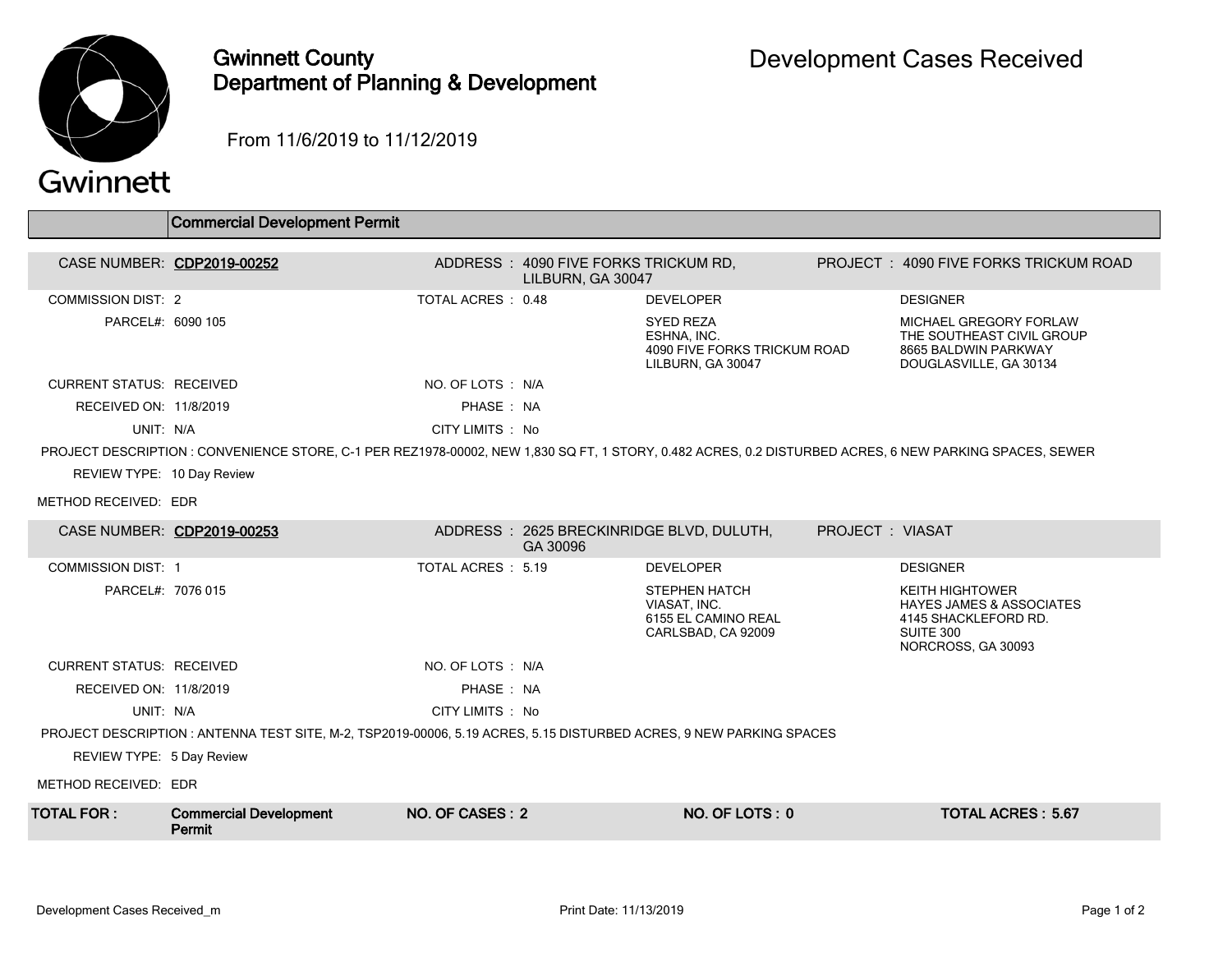|                                 | <b>Final Plat</b>                                                                                                                   |                    |                                                            |                                                                                                                       |                                                                                                                                  |
|---------------------------------|-------------------------------------------------------------------------------------------------------------------------------------|--------------------|------------------------------------------------------------|-----------------------------------------------------------------------------------------------------------------------|----------------------------------------------------------------------------------------------------------------------------------|
| CASE NUMBER: FPL2019-00068      |                                                                                                                                     |                    |                                                            | ADDRESS: 2650 FENCE RD, DACULA, GA 30019                                                                              | PROJECT : HINTON FARMS PHASE 1                                                                                                   |
| <b>COMMISSION DIST: 3</b>       |                                                                                                                                     | TOTAL ACRES: 10.10 |                                                            | <b>DEVELOPER</b>                                                                                                      | <b>DESIGNER</b>                                                                                                                  |
| PARCEL#: 5303 083               |                                                                                                                                     |                    |                                                            | <b>MCKINLEY HOMES</b><br>655 ENGINEERING DRIVE<br>SUITE 208<br>PEACHTREE CORNERS, GA 30092                            | <b>WHIT RUSSELL</b><br>ALLIANCE ENGINEERING AND PLANNING<br>6485 SHILOH ROAD, E.<br>SUITE D <sub>3</sub><br>ALPHARETTA, GA 30005 |
| <b>CURRENT STATUS: RECEIVED</b> |                                                                                                                                     | NO. OF LOTS: 35    |                                                            |                                                                                                                       |                                                                                                                                  |
| RECEIVED ON: 11/6/2019          |                                                                                                                                     | PHASE: 1           |                                                            |                                                                                                                       |                                                                                                                                  |
| UNIT: N/A                       |                                                                                                                                     | CITY LIMITS : No   |                                                            |                                                                                                                       |                                                                                                                                  |
| REVIEW TYPE: 10 Day Review      | PROJECT DESCRIPTION: SINGLE FAMILY SUBDIVISION, PHASE 1, OSC PER RZR2018-00012, 35 LOTS, 10.095 ACRES, 0.62 ACRES OPEN SPACE, SEWER |                    |                                                            |                                                                                                                       |                                                                                                                                  |
| METHOD RECEIVED: EDR            |                                                                                                                                     |                    |                                                            |                                                                                                                       |                                                                                                                                  |
| CASE NUMBER: FPL2019-00069      |                                                                                                                                     |                    | ADDRESS: 3126 EVERMORE NORTH BLVD,<br>SNELLVILLE, GA 30078 |                                                                                                                       | PROJECT: EVERMORE NORTH TOWNHOMES                                                                                                |
| COMMISSION DIST: 3              |                                                                                                                                     | TOTAL ACRES: 15.71 |                                                            | <b>DEVELOPER</b>                                                                                                      | <b>DESIGNER</b>                                                                                                                  |
| PARCEL#: 6068 007A              |                                                                                                                                     |                    |                                                            | <b>GEE HARVEY</b><br>EVERMORE NORTH PARTNERS, LLC<br>3840 WINDERMERE PARKWAY<br><b>SUITE 402</b><br>CUMMING, GA 30041 | THEO STONE<br>ATWELL, LLC<br>1255 LAKES PARKWAY<br>BUILDING 100, SUITE 120<br>LAWRENCEVILLE, GA 30043                            |
| <b>CURRENT STATUS: RECEIVED</b> |                                                                                                                                     | NO. OF LOTS: 114   |                                                            |                                                                                                                       |                                                                                                                                  |
| RECEIVED ON: 11/8/2019          |                                                                                                                                     | PHASE: NA          |                                                            |                                                                                                                       |                                                                                                                                  |
| UNIT: N/A                       |                                                                                                                                     | CITY LIMITS : No   |                                                            |                                                                                                                       |                                                                                                                                  |
|                                 | PROJECT DESCRIPTION : SINGLE FAMILY TOWNHOMES, R-TH PER RZM2017-00007 AND RZM2017-00008, 114 LOTS, 15.71 ACRES, SEWER               |                    |                                                            |                                                                                                                       |                                                                                                                                  |
| REVIEW TYPE: 10 Day Review      |                                                                                                                                     |                    |                                                            |                                                                                                                       |                                                                                                                                  |
| METHOD RECEIVED: EDR            |                                                                                                                                     |                    |                                                            |                                                                                                                       |                                                                                                                                  |
| <b>TOTAL FOR :</b>              | <b>Final Plat</b>                                                                                                                   | NO. OF CASES: 2    |                                                            | <b>NO. OF LOTS: 149</b>                                                                                               | <b>TOTAL ACRES: 25.81</b>                                                                                                        |
| <b>GRAND TOTALS</b>             |                                                                                                                                     | NO. OF CASES: 4    |                                                            | <b>NO. OF LOTS: 149</b>                                                                                               | <b>TOTAL ACRES: 31.48</b>                                                                                                        |